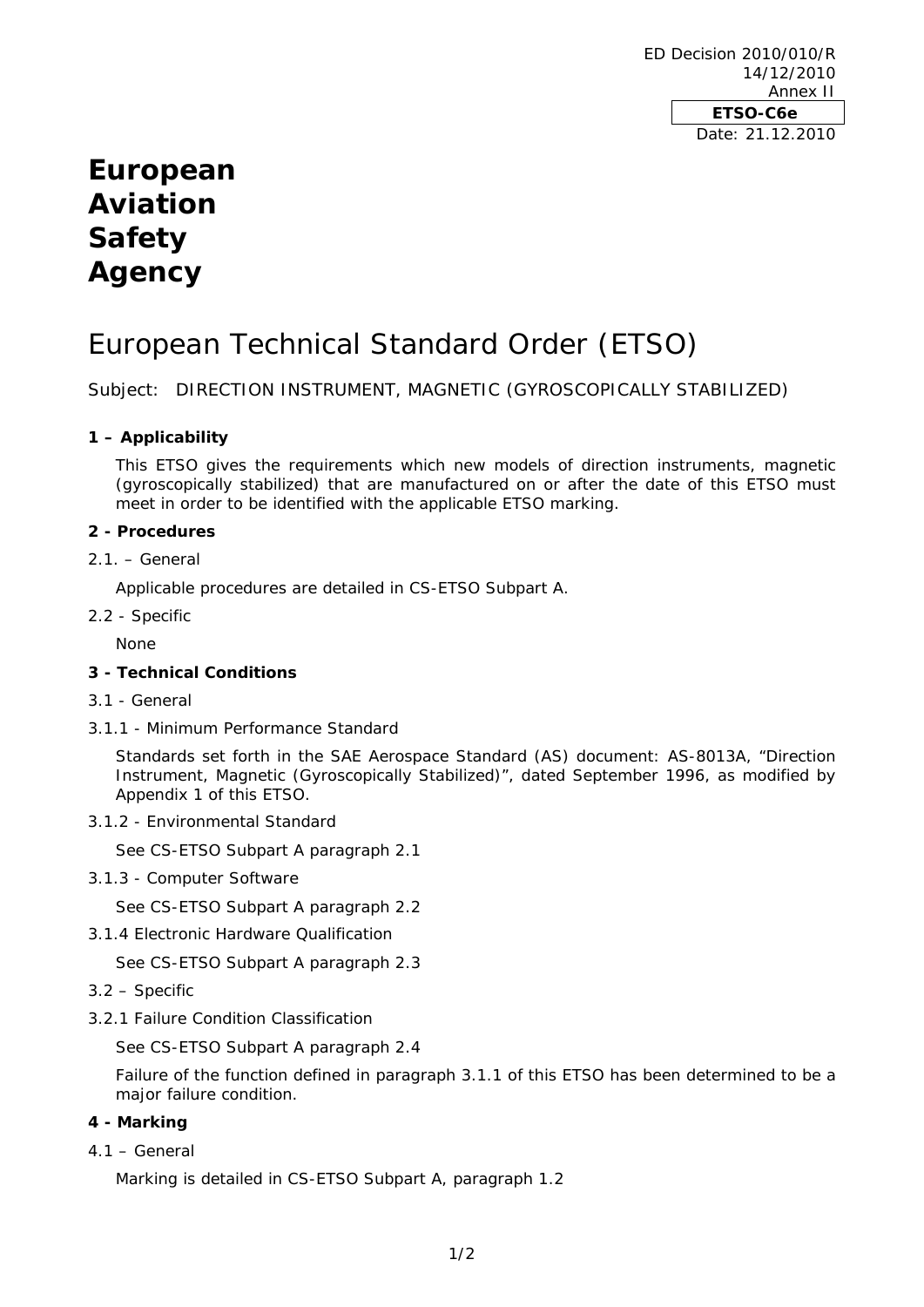4.2 - Specific

None, Clarification: SAE AS 8013A paragraph 3.15 is not applicable.

#### **5 - Availability of Referenced Document**

See CS-ETSO Subpart A paragraph 3.